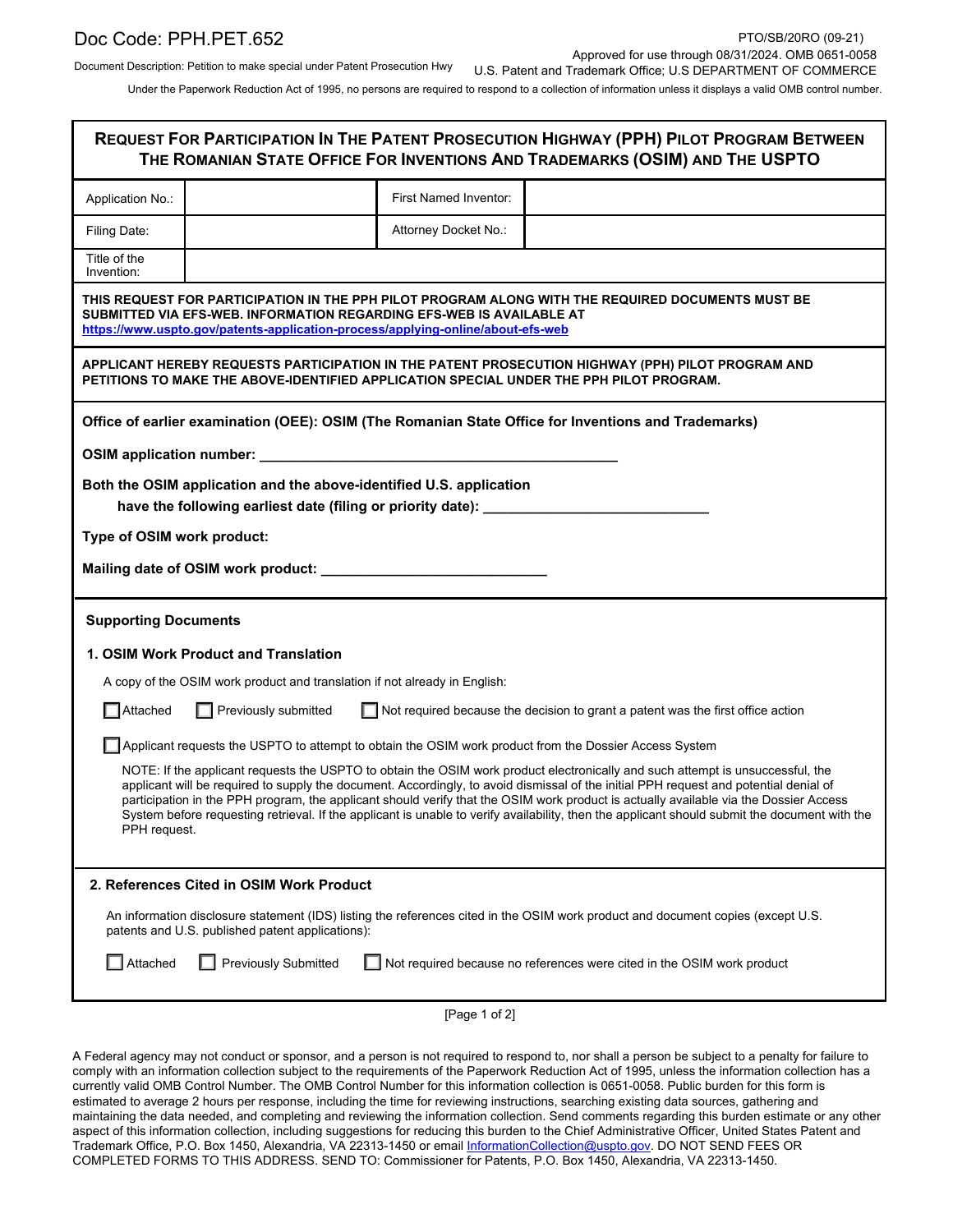Under the Paperwork Reduction Act of 1995, no persons are required to respond to a collection of information unless it displays a valid OMB control number.

| REQUEST FOR PARTICIPATION IN THE PPH PILOT PROGRAM BETWEEN OSIM AND THE USPTO<br>(continued) |                                          |                                                                                                                           |  |  |  |  |
|----------------------------------------------------------------------------------------------|------------------------------------------|---------------------------------------------------------------------------------------------------------------------------|--|--|--|--|
| Application No.:                                                                             |                                          | First Named Inventor:                                                                                                     |  |  |  |  |
| 3. Claims Correspondence Certification Statement                                             |                                          | All of the claims in this application sufficiently correspond to the patentable/allowable claims in the OSIM application. |  |  |  |  |
| 4. Claims Correspondence Table                                                               |                                          |                                                                                                                           |  |  |  |  |
| Claims in U.S. Application                                                                   | Patentable Claims<br>in OSIM Application | Explanation Regarding the Correspondence                                                                                  |  |  |  |  |
|                                                                                              |                                          |                                                                                                                           |  |  |  |  |
|                                                                                              |                                          |                                                                                                                           |  |  |  |  |
|                                                                                              |                                          |                                                                                                                           |  |  |  |  |
|                                                                                              |                                          |                                                                                                                           |  |  |  |  |
|                                                                                              |                                          |                                                                                                                           |  |  |  |  |
|                                                                                              |                                          |                                                                                                                           |  |  |  |  |
|                                                                                              |                                          |                                                                                                                           |  |  |  |  |
|                                                                                              |                                          |                                                                                                                           |  |  |  |  |
|                                                                                              |                                          |                                                                                                                           |  |  |  |  |
|                                                                                              |                                          |                                                                                                                           |  |  |  |  |
|                                                                                              |                                          |                                                                                                                           |  |  |  |  |
|                                                                                              |                                          |                                                                                                                           |  |  |  |  |
|                                                                                              |                                          |                                                                                                                           |  |  |  |  |
|                                                                                              |                                          |                                                                                                                           |  |  |  |  |
|                                                                                              |                                          |                                                                                                                           |  |  |  |  |
|                                                                                              |                                          |                                                                                                                           |  |  |  |  |
|                                                                                              |                                          |                                                                                                                           |  |  |  |  |

| Signature            | Date                |
|----------------------|---------------------|
| Name (print or type) | Registration Number |